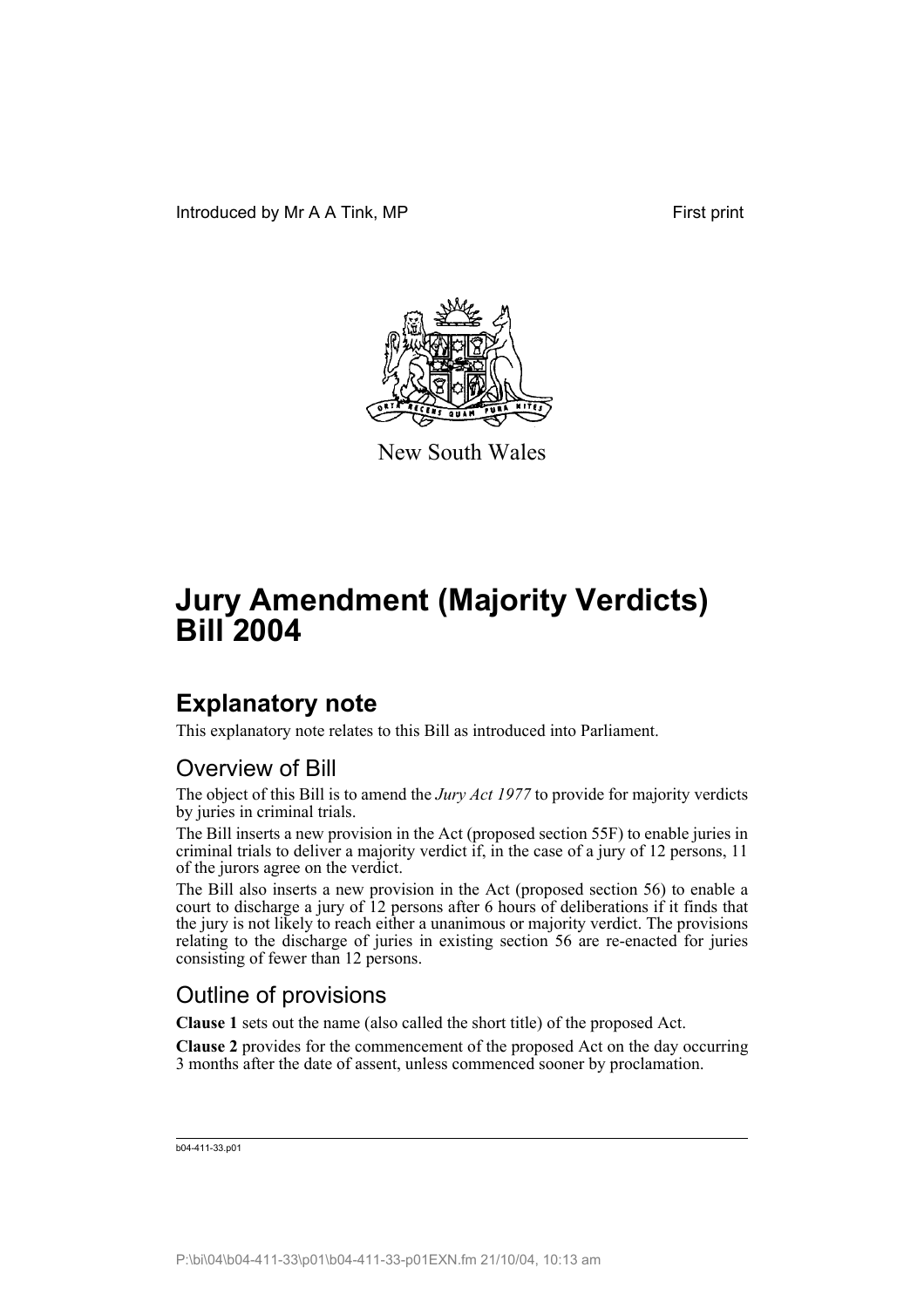Explanatory note

**Clause 3** is a formal provision that gives effect to the amendments to the *Jury Act 1977* set out in Schedule 1.

**Schedule 1** makes the amendments described in the Overview above.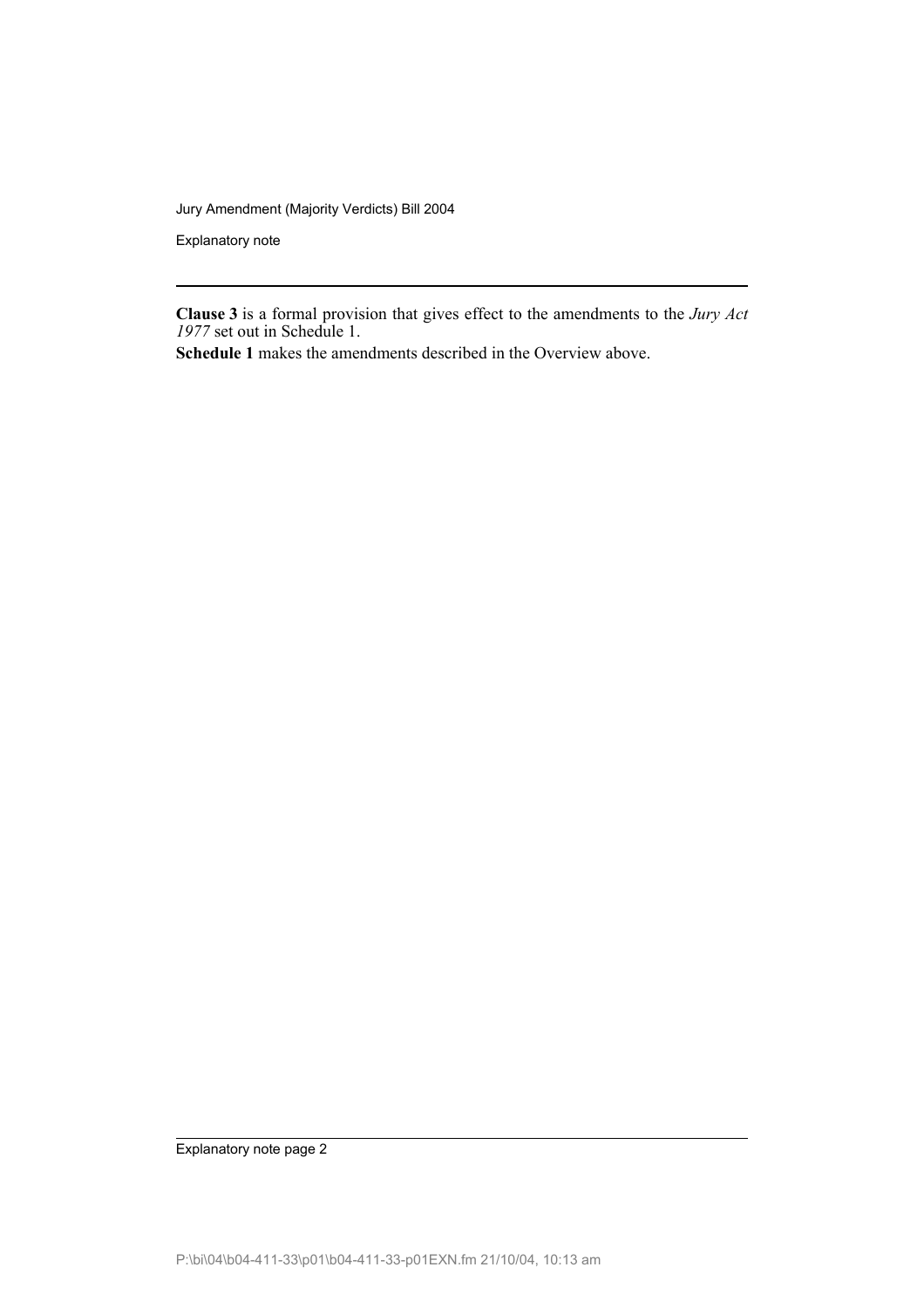Introduced by Mr A A Tink, MP First print



New South Wales

# **Jury Amendment (Majority Verdicts) Bill 2004**

## **Contents**

|     |                                  | Page |
|-----|----------------------------------|------|
|     | Name of Act                      |      |
|     | 2 Commencement                   |      |
| -3- | Amendment of Jury Act 1977 No 18 |      |
|     | Schedule 1 Amendments            |      |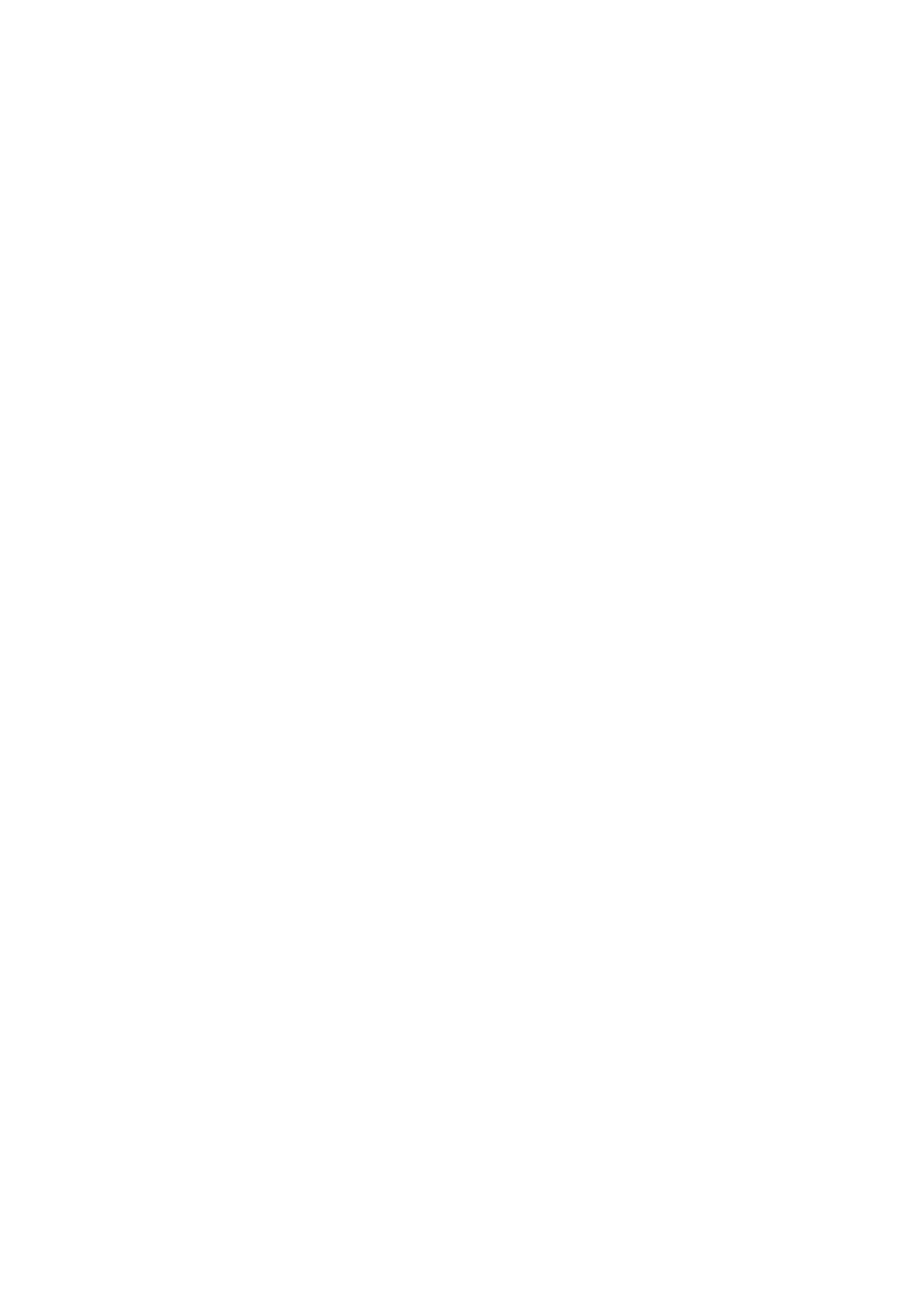

New South Wales

## **Jury Amendment (Majority Verdicts) Bill 2004**

No , 2004

#### **A Bill for**

An Act to amend the *Jury Act 1977* to provide for majority verdicts by juries in criminal trials; and for other purposes.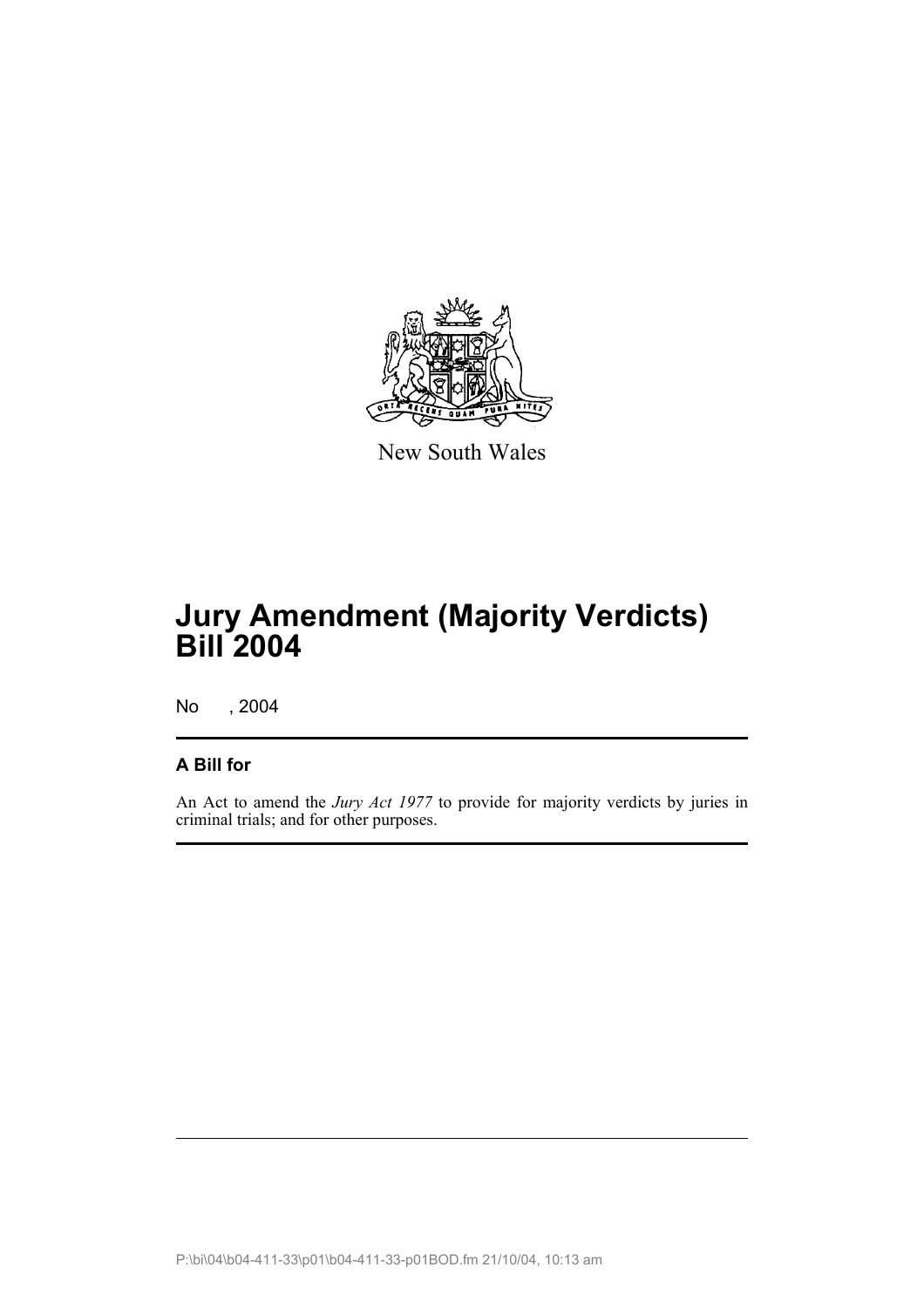|   | The Legislature of New South Wales enacts:                                                                             | 1              |
|---|------------------------------------------------------------------------------------------------------------------------|----------------|
| 1 | Name of Act                                                                                                            | 2              |
|   | This Act is the Jury Amendment (Majority Verdicts) Act 2004.                                                           | 3              |
| 2 | <b>Commencement</b>                                                                                                    | $\overline{4}$ |
|   | This Act commences on the day occurring 3 months after the date of<br>assent, unless commenced sooner by proclamation. | 5<br>6         |
| 3 | Amendment of Jury Act 1977 No 18                                                                                       | 7              |
|   | The <i>Jury Act 1977</i> is amended as set out in Schedule 1.                                                          | 8              |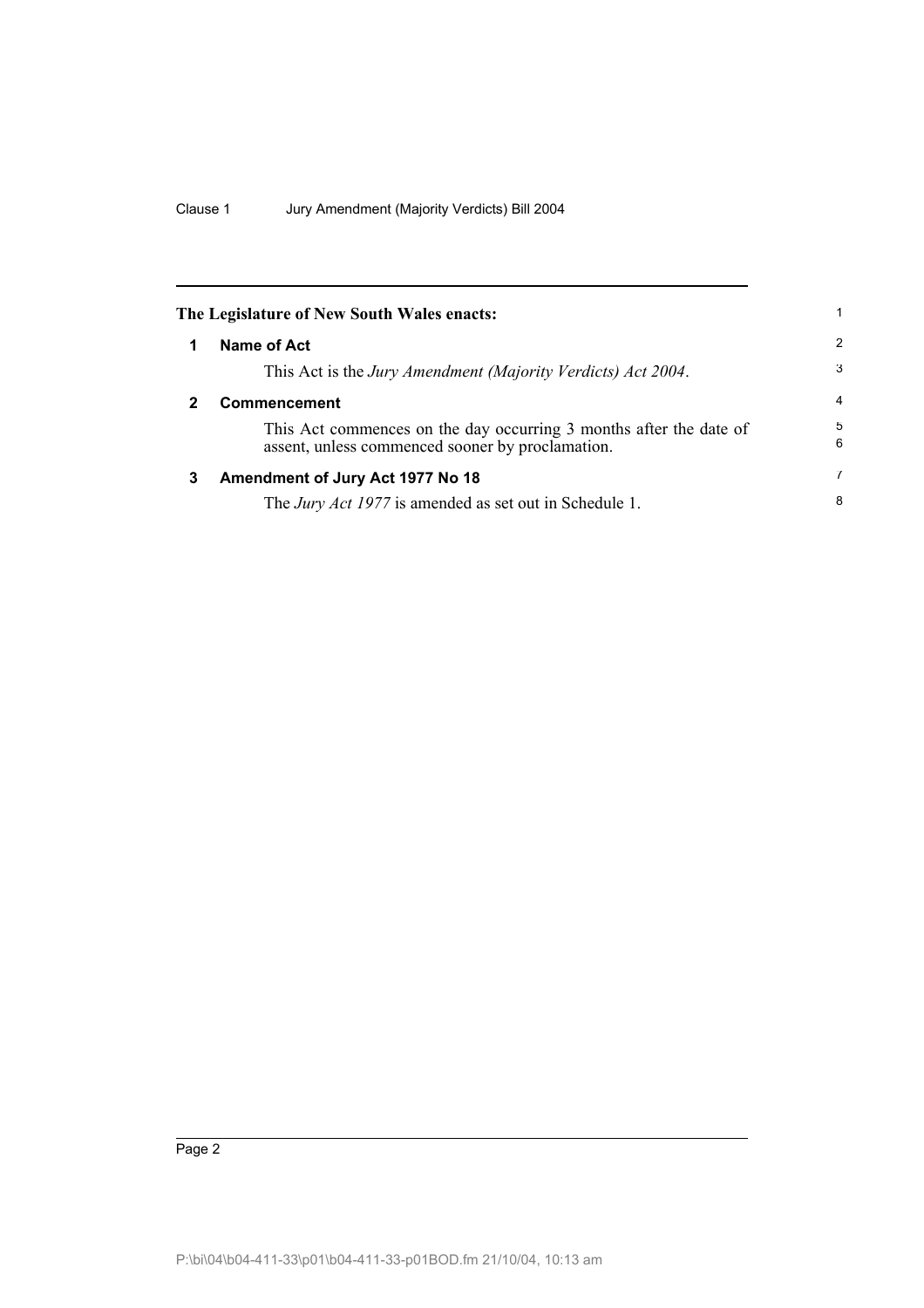Amendments Schedule 1

|     | <b>Schedule 1</b>                             |                    |                                                                    | <b>Amendments</b>                                                                                                                                                                                                                                    | $\mathbf{1}$          |
|-----|-----------------------------------------------|--------------------|--------------------------------------------------------------------|------------------------------------------------------------------------------------------------------------------------------------------------------------------------------------------------------------------------------------------------------|-----------------------|
|     |                                               |                    |                                                                    | (Section 3)                                                                                                                                                                                                                                          | 2                     |
| [1] |                                               | <b>Section 55F</b> |                                                                    |                                                                                                                                                                                                                                                      | 3                     |
|     |                                               |                    |                                                                    | Insert after section 55E:                                                                                                                                                                                                                            | 4                     |
|     | 55F                                           | juries             |                                                                    | Majority verdicts in criminal proceedings tried by 12 member                                                                                                                                                                                         | 5<br>6                |
|     |                                               | (1)                |                                                                    | In this section:                                                                                                                                                                                                                                     | $\overline{7}$        |
|     |                                               |                    | jurors.                                                            | <i>majority decision</i> of a jury means a decision of 11 of the 12                                                                                                                                                                                  | $\bf8$<br>9           |
|     |                                               | (2)                |                                                                    | This section applies only to juries in criminal proceedings<br>consisting of 12 persons.                                                                                                                                                             | 10 <sup>1</sup><br>11 |
|     |                                               | (3)                |                                                                    | If the jury have retired for more than 6 hours and they are unable<br>to agree on their verdict, a majority decision is to be taken to be<br>the verdict of all ( <i>a majority verdict</i> ).                                                       | 12<br>13<br>14        |
|     |                                               | (4)                |                                                                    | The court may refuse to accept a majority verdict if it appears to<br>it that the jury have not had a period of time for deliberation that<br>the court thinks reasonable having regard to the nature and<br>complexity of the criminal proceedings. | 15<br>16<br>17<br>18  |
|     | (5)<br>of the Commonwealth must be unanimous. |                    | A verdict that the accused is guilty of an offence against the law | 19<br>20                                                                                                                                                                                                                                             |                       |
|     |                                               | (6)                | If:                                                                |                                                                                                                                                                                                                                                      | 21                    |
|     |                                               |                    | (a)                                                                | a jury can return a verdict of not guilty of the offence<br>charged but guilty of another offence with which the<br>person has not been charged, and                                                                                                 | 22<br>23<br>24        |
|     |                                               |                    | (b)                                                                | the jury reaches a verdict (either unanimously or by<br>majority verdict) that the accused is not guilty of the<br>offence charged, and                                                                                                              | 25<br>26<br>27        |
|     |                                               |                    | (c)                                                                | the jury are unable to agree on their verdict on the<br>alternative offence after a cumulative total of at least 6<br>hours deliberation on both offences,                                                                                           | 28<br>29<br>30        |
|     |                                               |                    |                                                                    | the majority decision of the jury of guilty of the alternative<br>offence may be taken as a verdict of all.                                                                                                                                          | 31<br>32              |